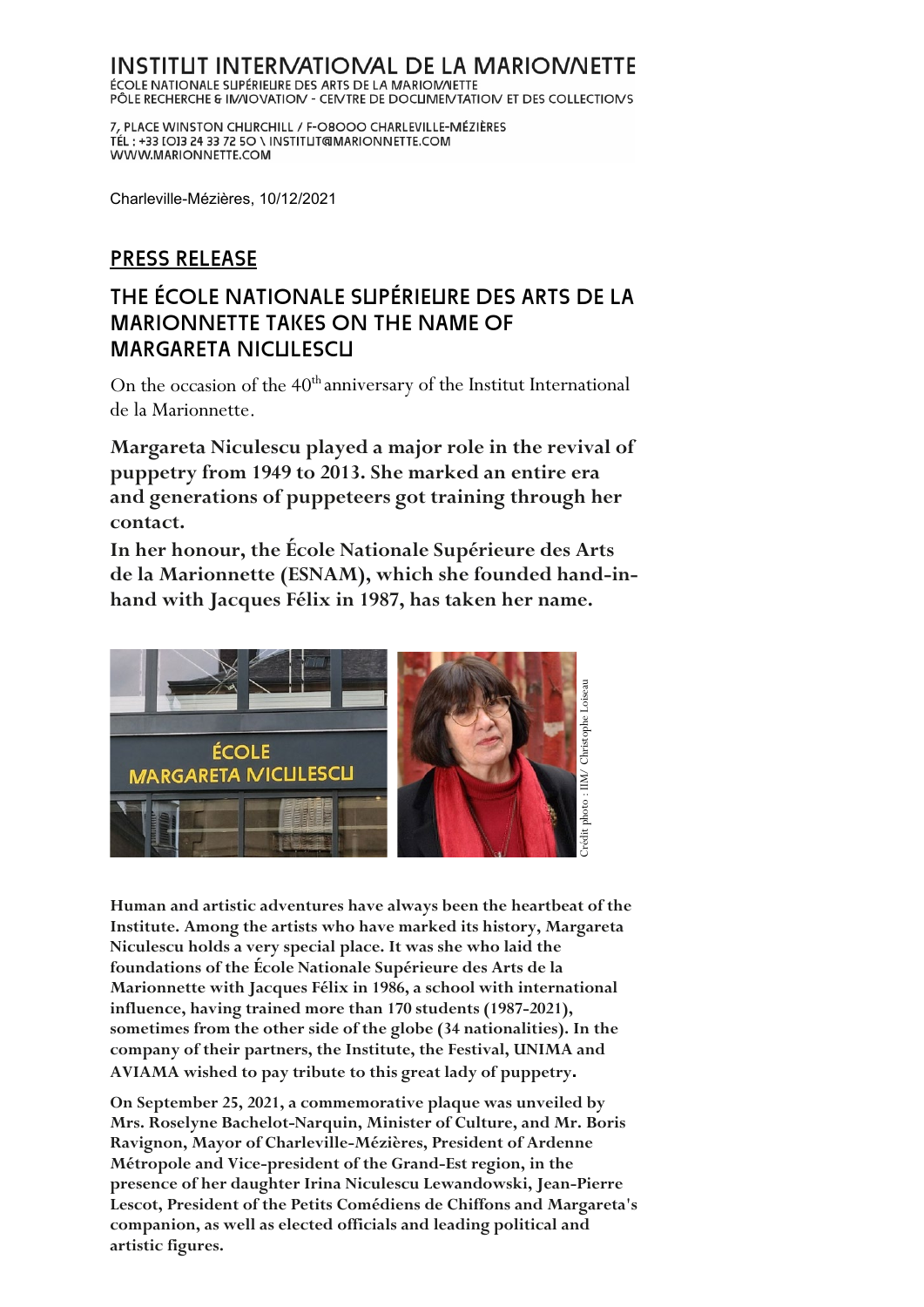During her fourteen years at the helm of the Institute and ESNAM from 1985 to 1998, Margareta Niculescu initiated and implemented large-scale actions and events - creation of the IIM Publications and the Villa d'Aubilly, international meetings for puppet schools then international meetings for artistic education, the African, Brazilian and Japanese "Territoires", Music in Movement, seminars and conferences, ... – all of which have greatly contributed to the renown of the Institute and its school as well as to the recognition of puppetry arts.

#### **Margareta NICULESCU (BIO)**

Born in Iasi, Romania (1926-2018).

Studied at the Institute of Theatre and Cinema in Bucharest, Faculty of Theatre Directing.

Founding director of the Tandarica State Theatre in Bucharest (1949-1986); with the help of the Ministry of Culture in 1958, founder of the International Festival of Puppet Theatres.

Among her most noteworthy productions that contributed to the aesthetic renewal of puppetry arts, worth mentioning are: *The Five-Fingered Hand*, a crime story parody in Bucharest and Sofia; *Me and the Dead Matter*; *The Three Wives of Don Cristobal* based on F.G. Lorca; *The Book of Appollodorus*, by Gelu Naumu, a Romanian surrealist poet; *Peer Gynt* by H. Ibsen; *The Snow Queen* by H.C. Andersen in Oslo; *The Fables* based on H. Sachs in Magdeburg; and *Pinocchio* in Belgrade. Her performances focus on metaphorical expression and amplify playing space and stage techniques. A vision of cinematographic inspiration in terms of image and sequencing, fantasy, diversity of means, the poetic universe and irony, without hesitating to find a comical source in self-mockery. In the name of UNIMA, Margareta Niculescu and Henryk Jurkowski joined with Jacques Félix to found the Institut International de la Marionnette in Charleville-Mézières in 1981. Margareta was appointed director in 1985. She would then dedicate her ideas, initiatives and actions to defining and forging the identity of the Institut International de la Marionnette, while emphasising teaching and training through the creation of the École Nationale Supérieur des Arts de la Marionnette (1987) and applying a multidisciplinary approach as the educational principle. This led to the establishment of an ambitious programme in the field of research, particularly through the creation of I.I.M. Publications in 1988, and the Villa d'Aubilly, residence for researchers and creators, in 1996. In 1990 and 1993, the Rencontres Internationales des Ecoles de Marionnettes (RIDEM – International Puppet School Meetings) took place, which later became the Rencontres Internationales des Enseignements Artistiques (RIDEA – International Artistic Education Meetings) in 1996 and 1999.

Margareta Niculescu developed international activity, furthering the development of new structures at the service of the artistic and institutional evolution of puppetry (companies, schools, publications) and thus contributing in a fundamental way to the recognition of puppetry as a fully-fledged art the cultural world.

Margareta Niculescu was actively involved with UNIMA as well: member of the Executive Committee from 1957; President of the Commission for Teaching and Training, which she founded in 1976; President of UNIMA in 2000, and Honorary President in 2004.

Lecturer, teacher, director of training courses and workshops. Honoured by prizes and medals including the Palmes Académiques (France), the Erasmus Prize (Netherlands), the rank of Chevalier de l'Ordre des Arts et des Lettres (France), and the position of Commander of the Romanian Order of Cultural Merit (Romania).